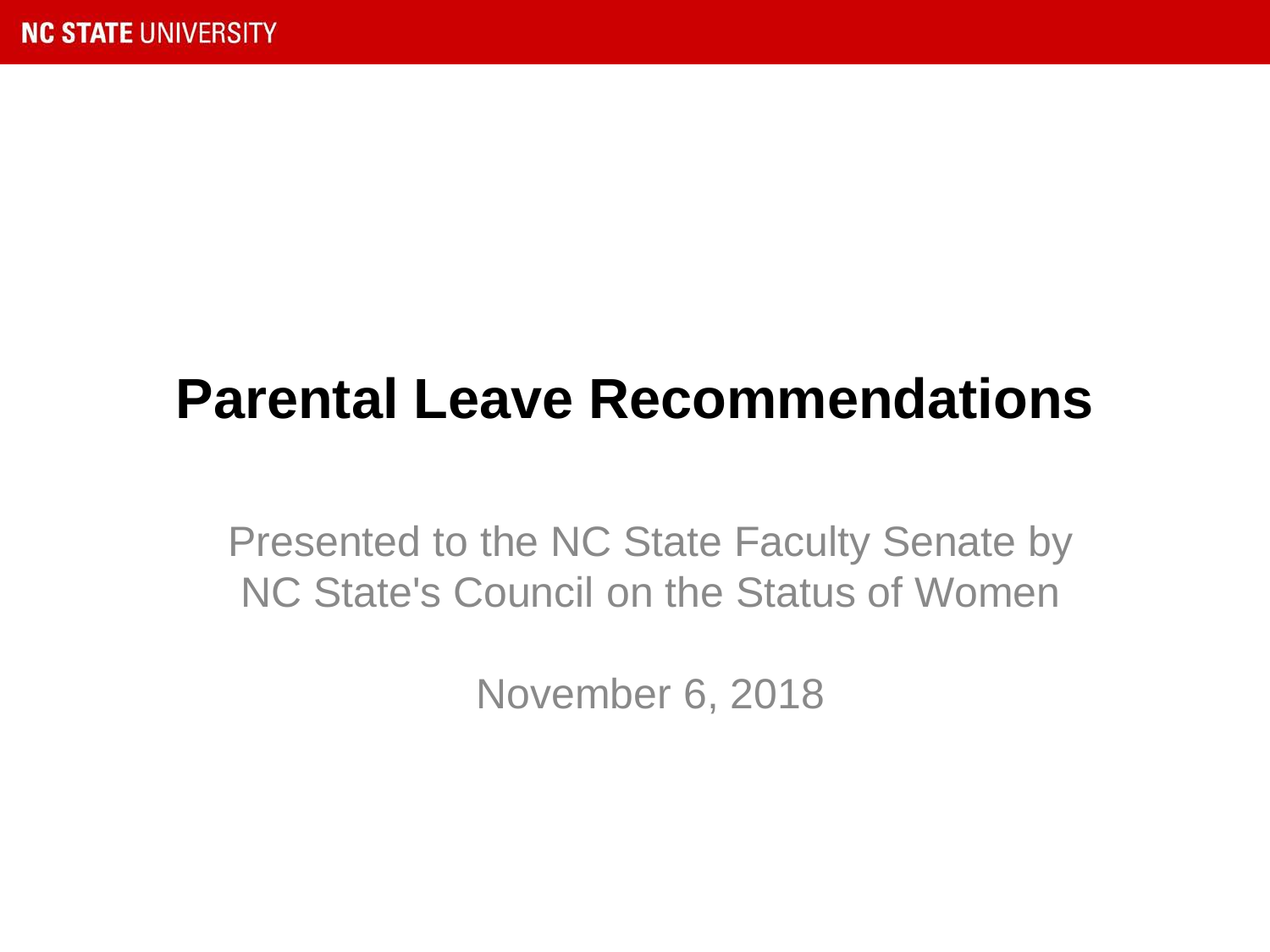## **Agenda**

- 1. Introductions
- 2. What is paid parental leave?
- 3. Current policies
- 4. Proposed policy
- 5. Personal stories
- 6. Value of paid parental leave
- 7. Peer institutions and other states
- 8. Our work to date
- 9. Our request to you!
- 10.Discussion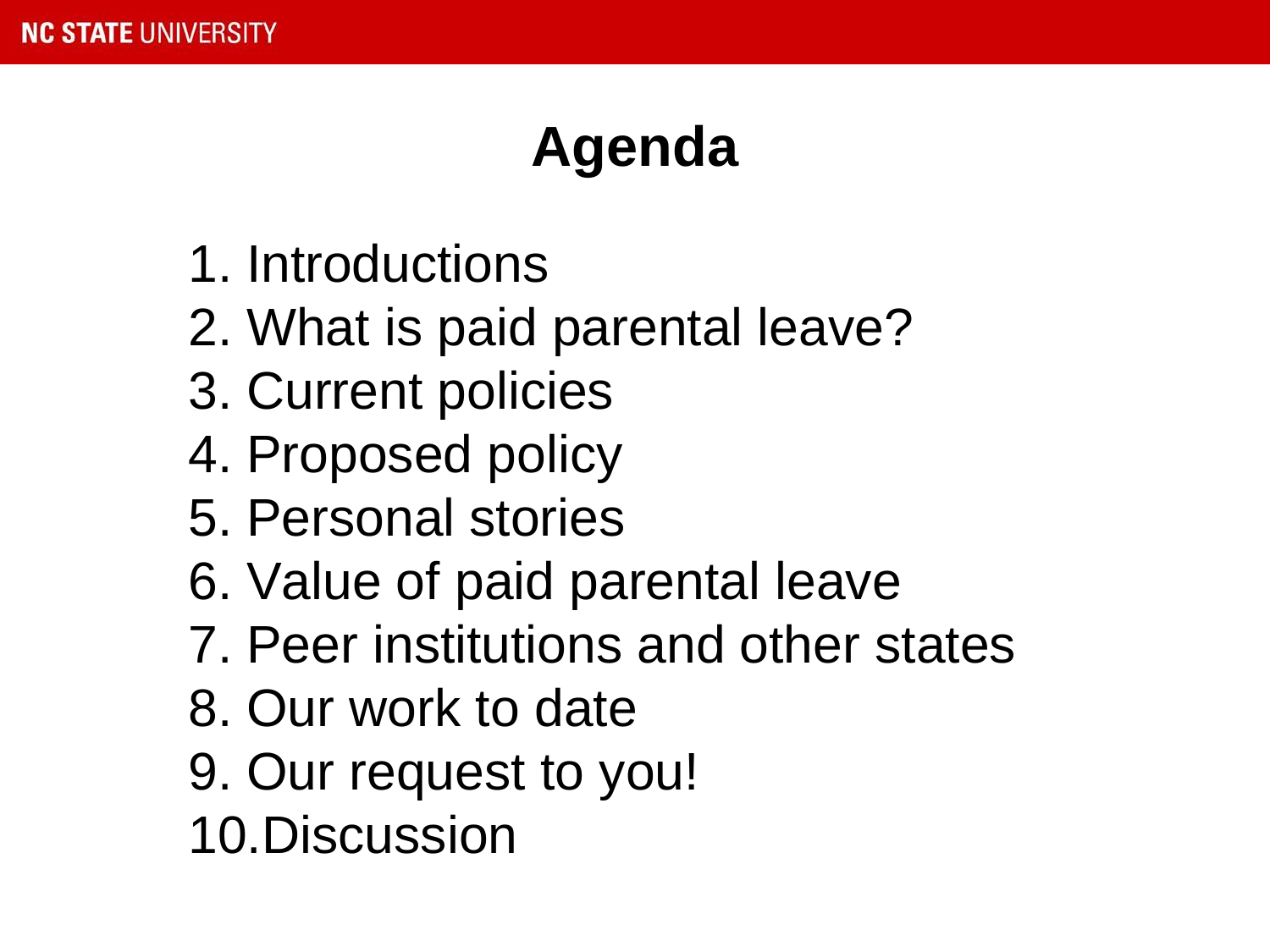### **Who We Are**

### **Council on the Status of Women (CSW)**

*at NC State University*

Charged with advising the Provost on matters related to the professional development and support of all NC State women on and off campus, including faculty, staff and students.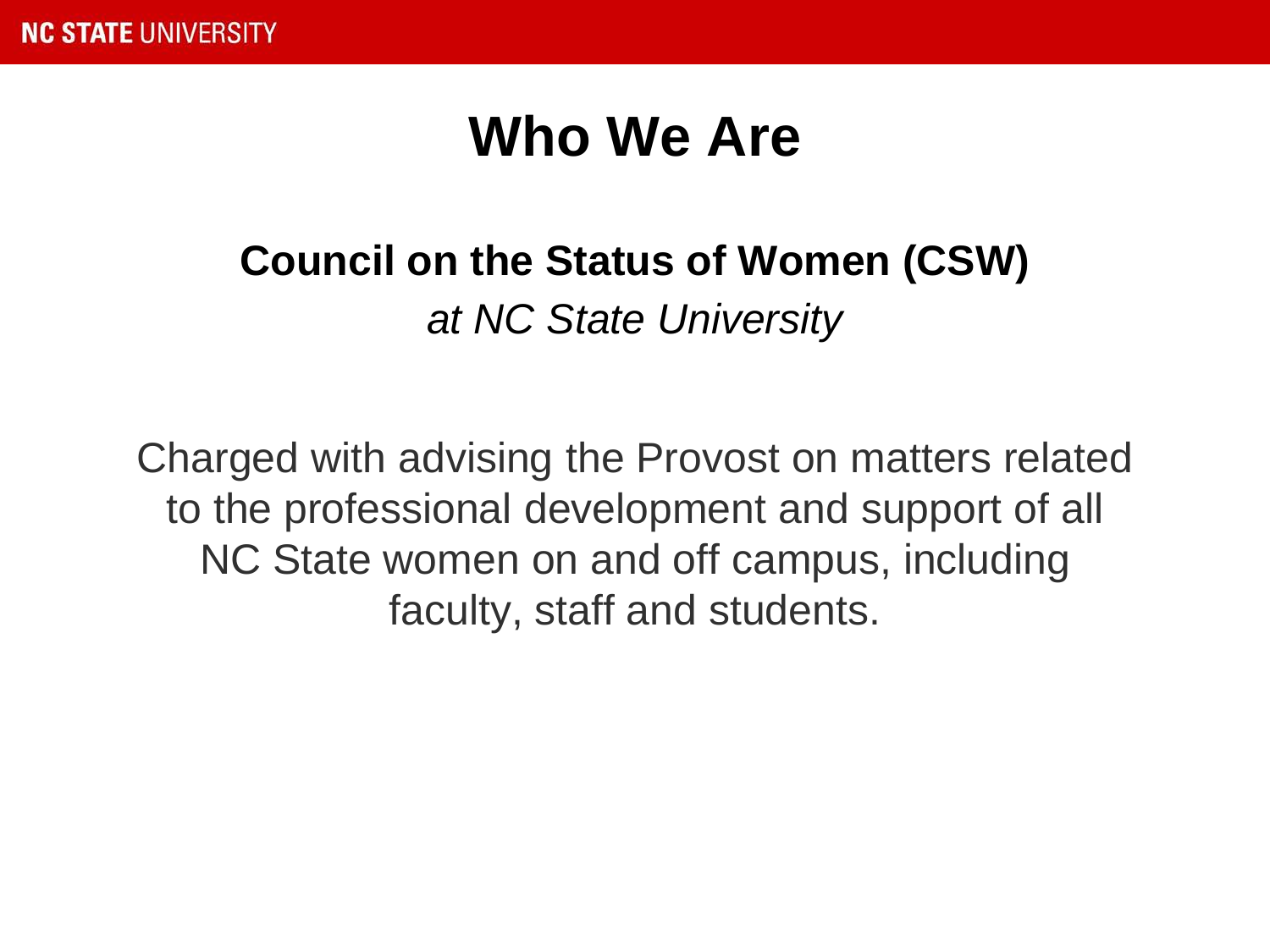## **Who are we…. and what brings us here?**

- **Lisa LaBarbera-Mascote** Director, Women's Center
- **Jonathan Champ** Lead PHP Developer / Information Architect, Distance Education and Learning Technology Applications
- **Leah Sauerstrom** Service Desk Analyst, DASA Technology Services
- **Jane Harrison** Coastal Economics Specialist, North Carolina Sea Grant
- Numerous other colleagues/students have contributed to this effort since 2016, in addition to CSW as a whole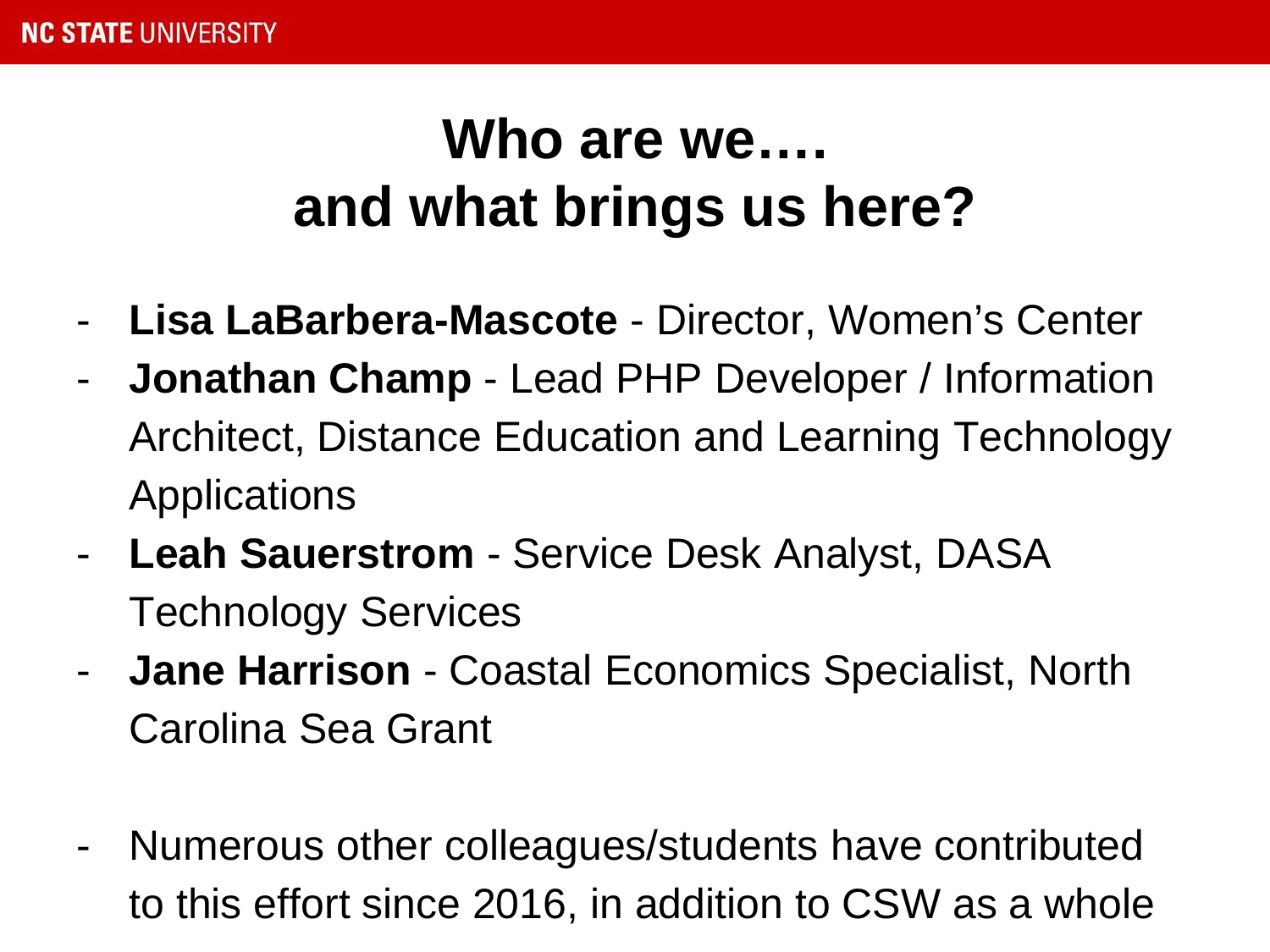## **What is paid parental leave?**

- 1. Beyond the Family Medical Leave Act
- 2. Time off **with pay** for parents with new children via birth, adoption or fostering
- 3. For all parents

**Family and Medical Leave Act (FMLA)** - *federal, unpaid, job-protected leave*

• 12 weeks (60 workdays) in a 12-month period for birth/care of newborn or adopted/foster child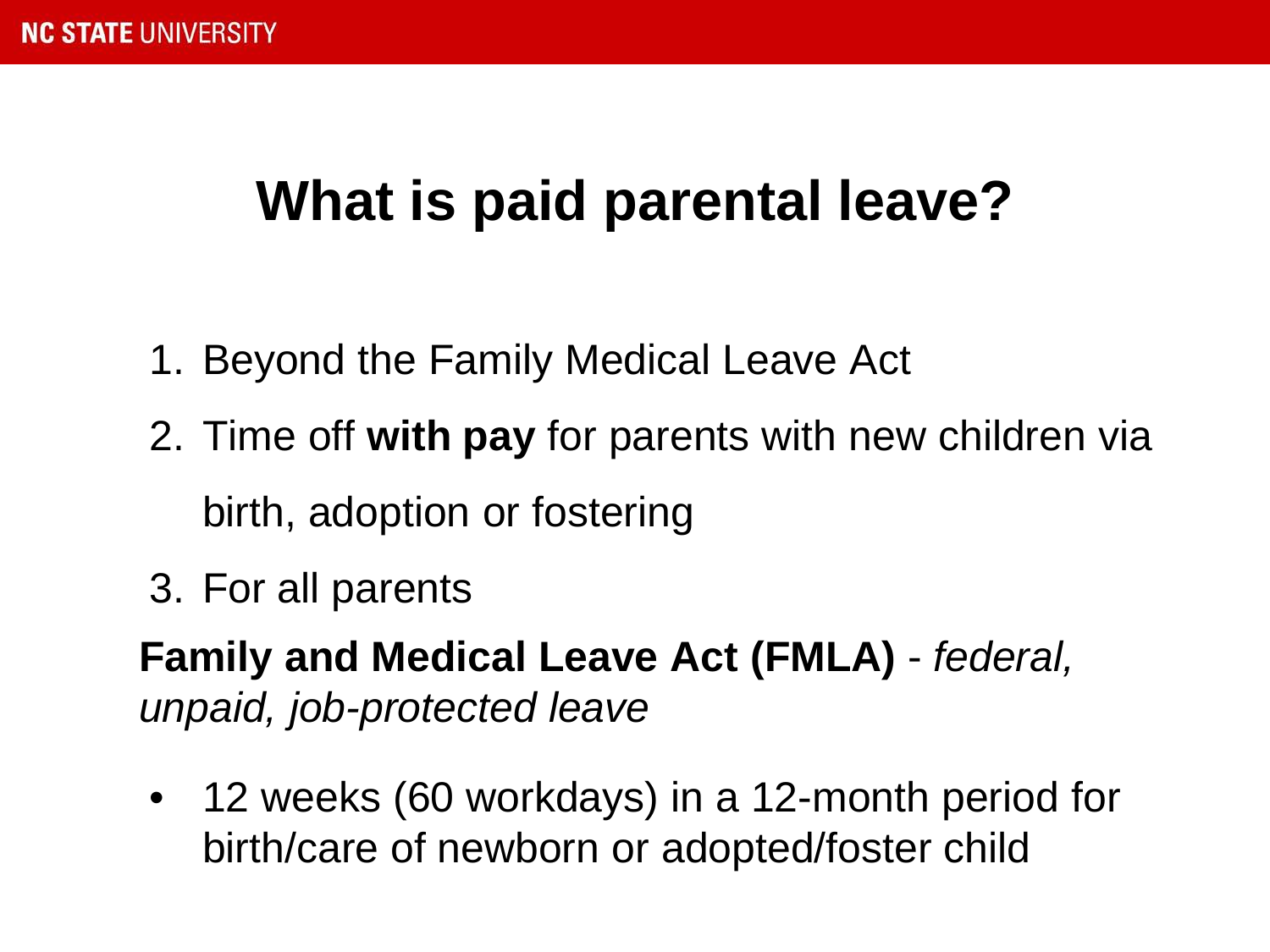### **Medical and Parental Leave for 9-Month Faculty**

• At NC State University, 9-month faculty receive 60 calendar days (~44 workdays) of paid parental leave; no option to remain paid after that because they do not accrue annual leave

### **12-Month Faculty**

• Faculty receive the same as EHRA staff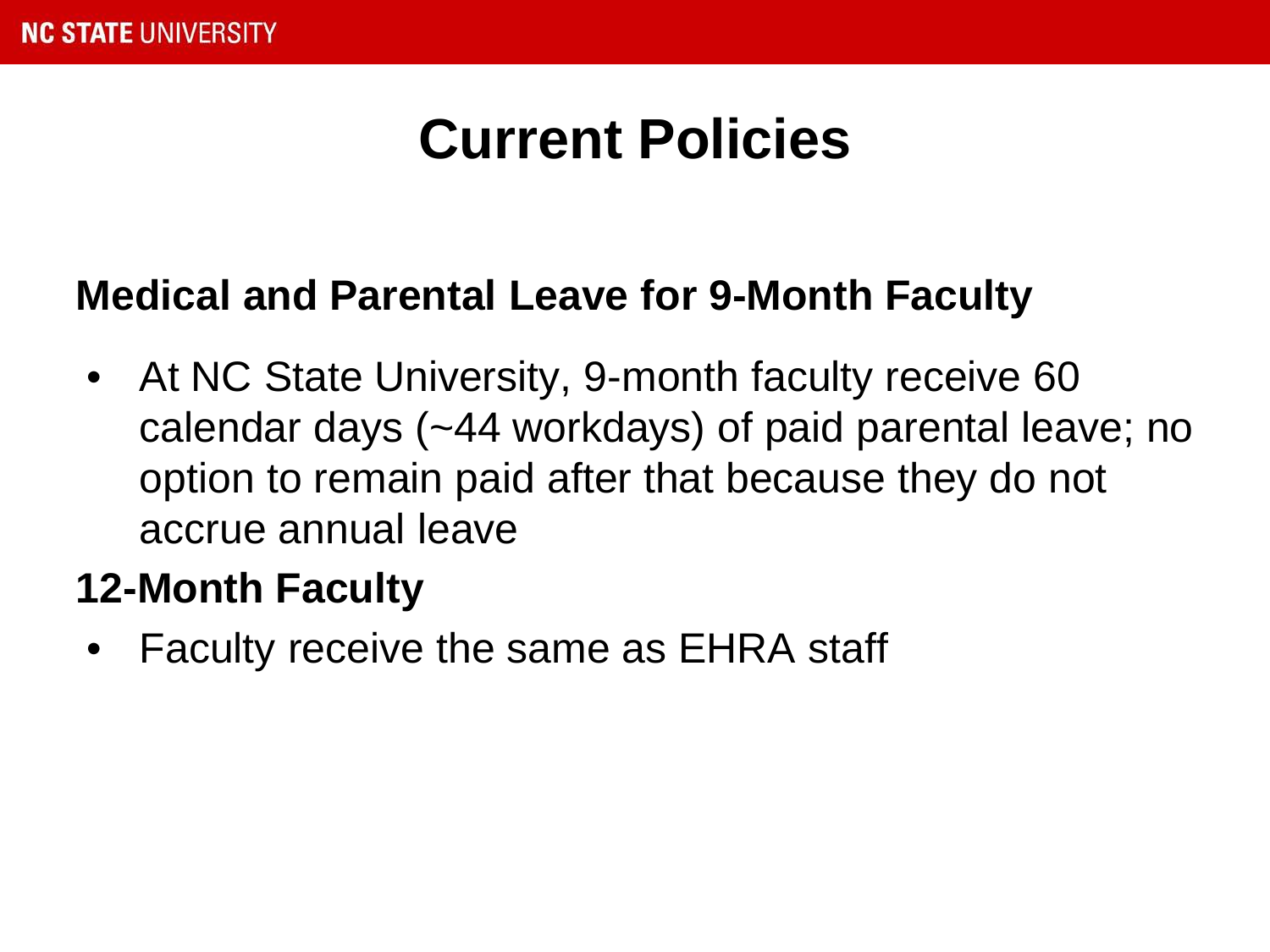How do leave-earning employees stay paid while on leave?

- Use complex combination of annual, sick, and voluntary shared leave
- Staying paid for the full 12 weeks requires 480 hours of leave

How long does it take to earn 480 hours of leave?

- EHRA faculty/staff: at least 1.7-2.5 years
- SHRA/postdocs: at least 3-5 years

That is, IF zero leave is used before child joins family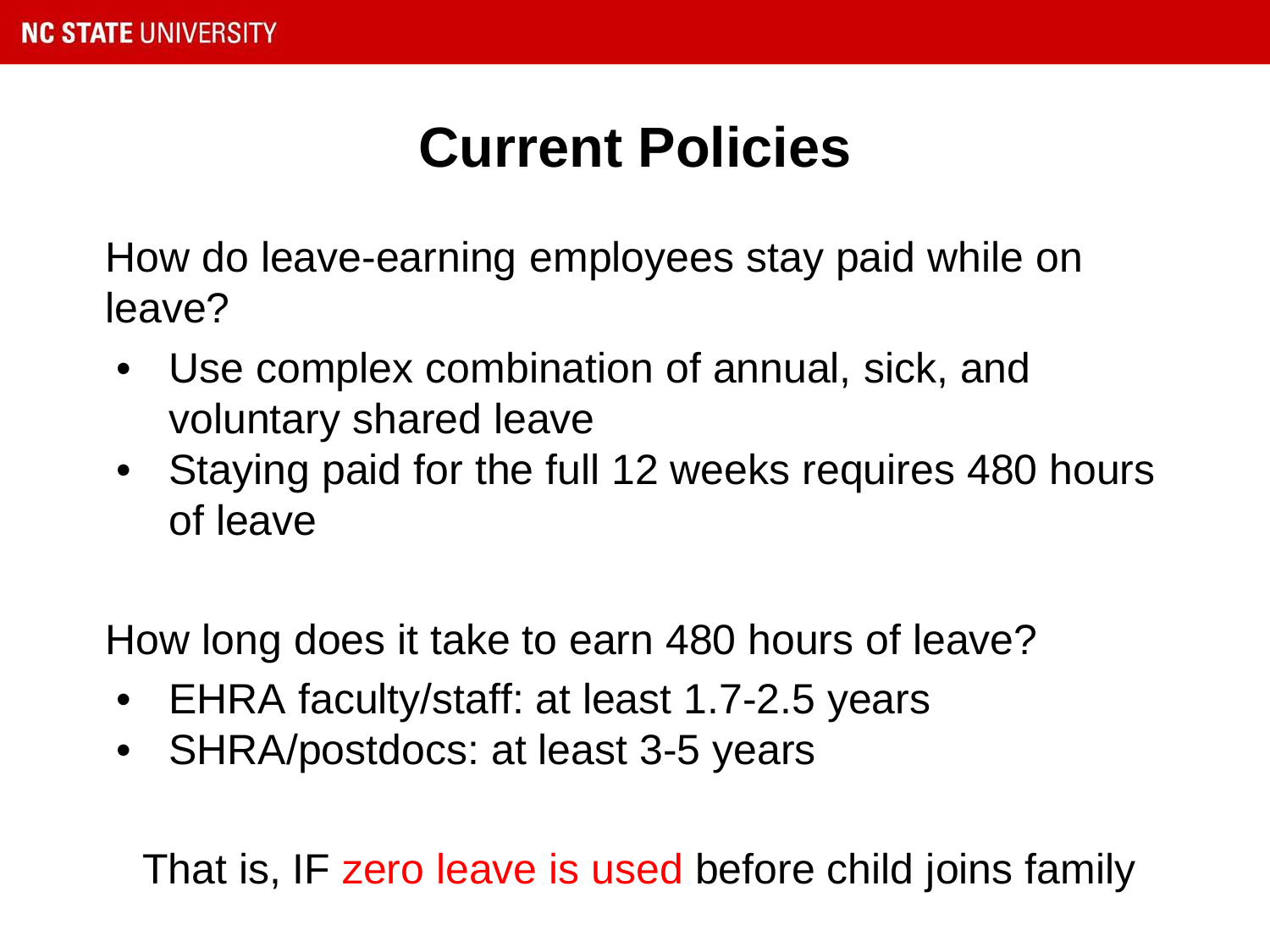- For the birth of a child, during the first **6 weeks**/240 hrs (vaginal delivery) to **8 weeks**/320 hrs (cesarean delivery), the birth mother is in a period of disability and both parents can use **sick leave**.
- After this, a parent **must use annual leave** (4-6 weeks, 160-240 hrs)**.**
- Adoptive parents can use 6 weeks (240 hrs) sick leave. Annual leave can be used for remaining 6 weeks (240 hrs).
- Foster parents can only use annual leave to cover the 12 weeks (480 hrs).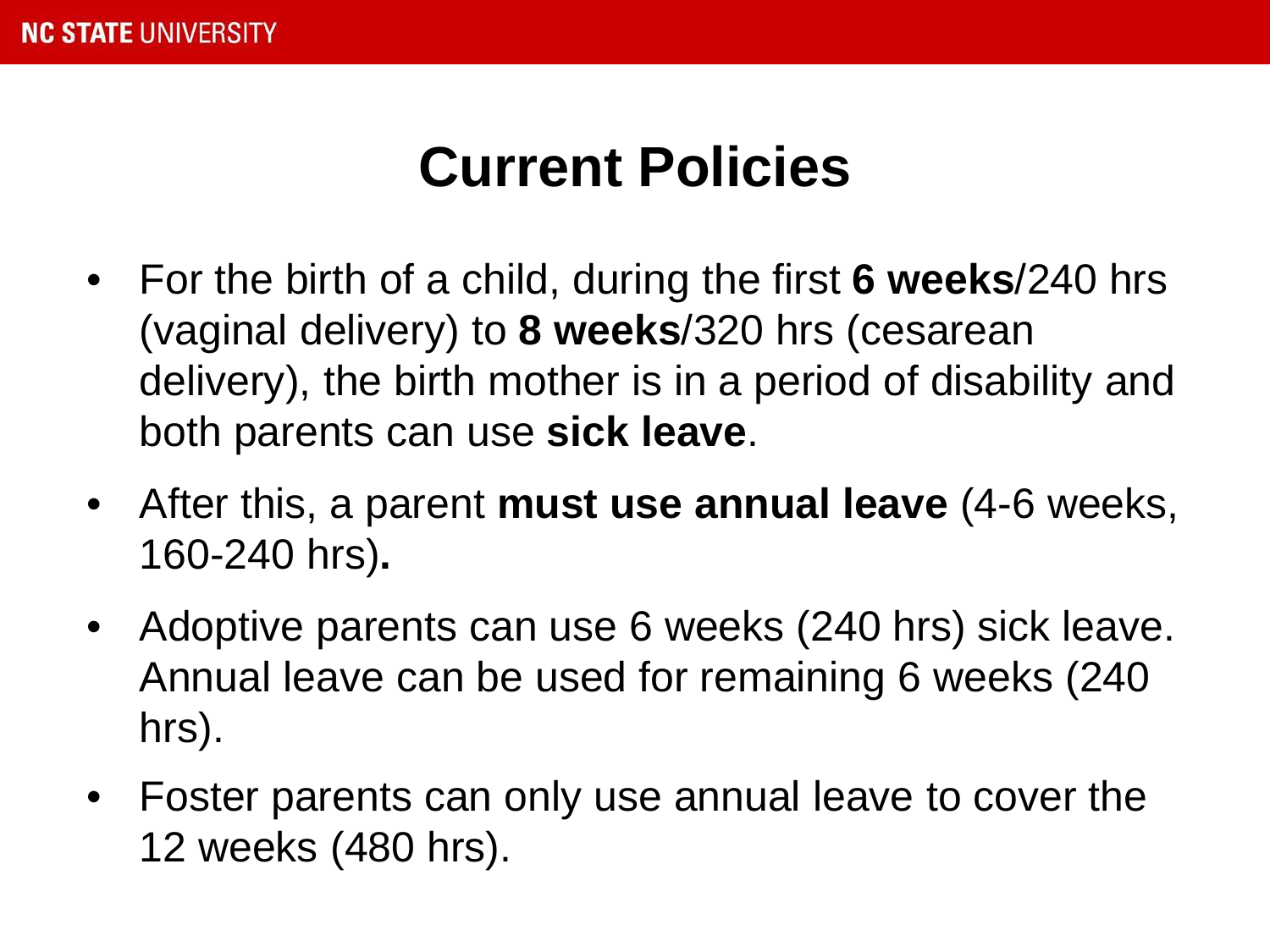### **Voluntary Shared Leave**

- Allows employees to receive leave
- All leave balances (comp/sick/vacation/bonus) must be 20 days (160 hours) or less to be eligible
- Must exhaust all leave before using shared leave
- Can only be used as sick leave
- Results in zero leave available to remain paid during the "second half" of the FMLA period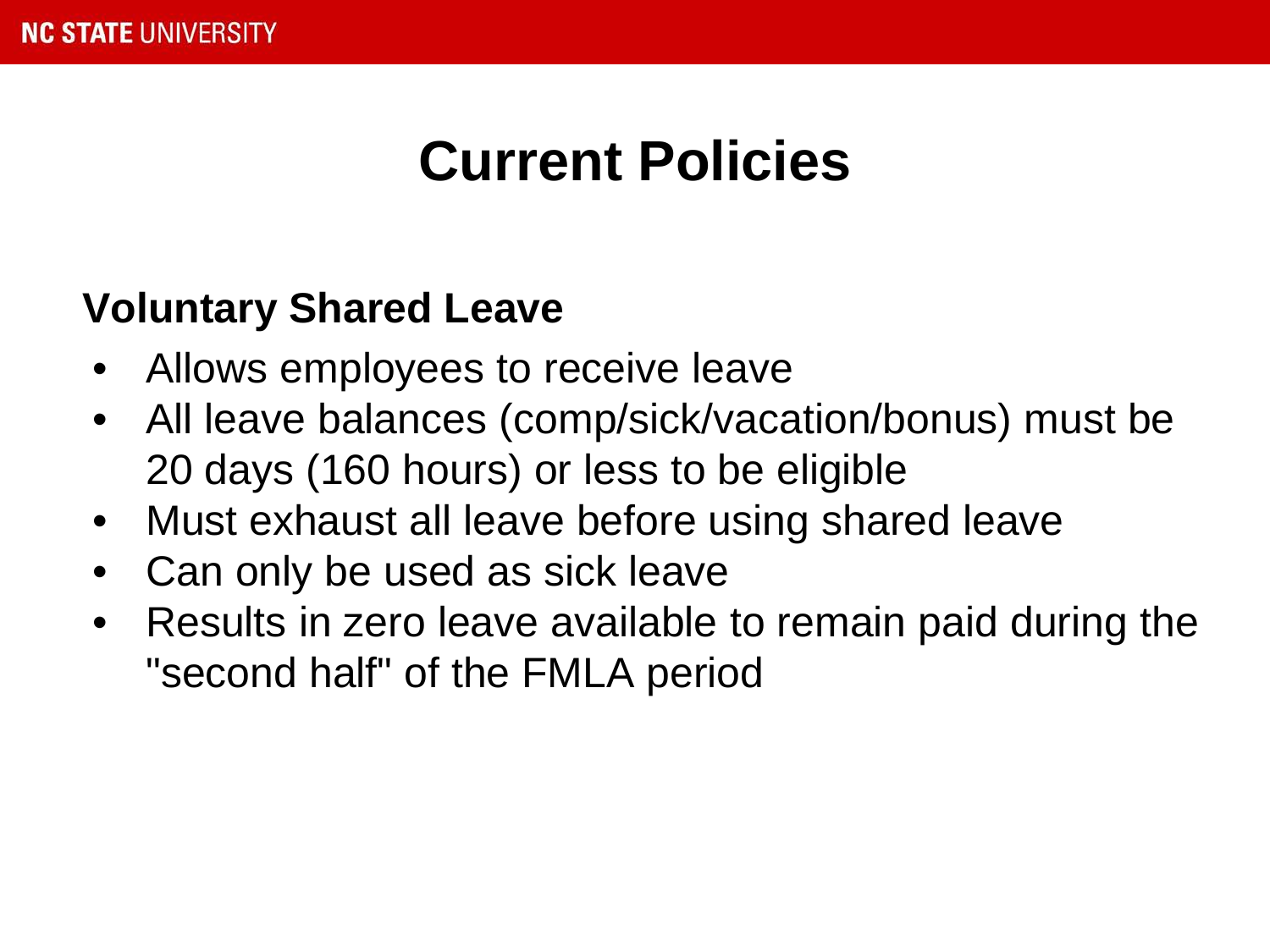### **Proposed Policy**

As proposed for NC State by the Council on the Status of Women:

To further NC State University's strategic goal to "Enhance Organizational Excellence," the Family Services Committee for the Council on the Status of Women recommends that **NC State begin to provide 12 weeks of paid parental leave for all EHRA, SHRA and postdoctoral employees.**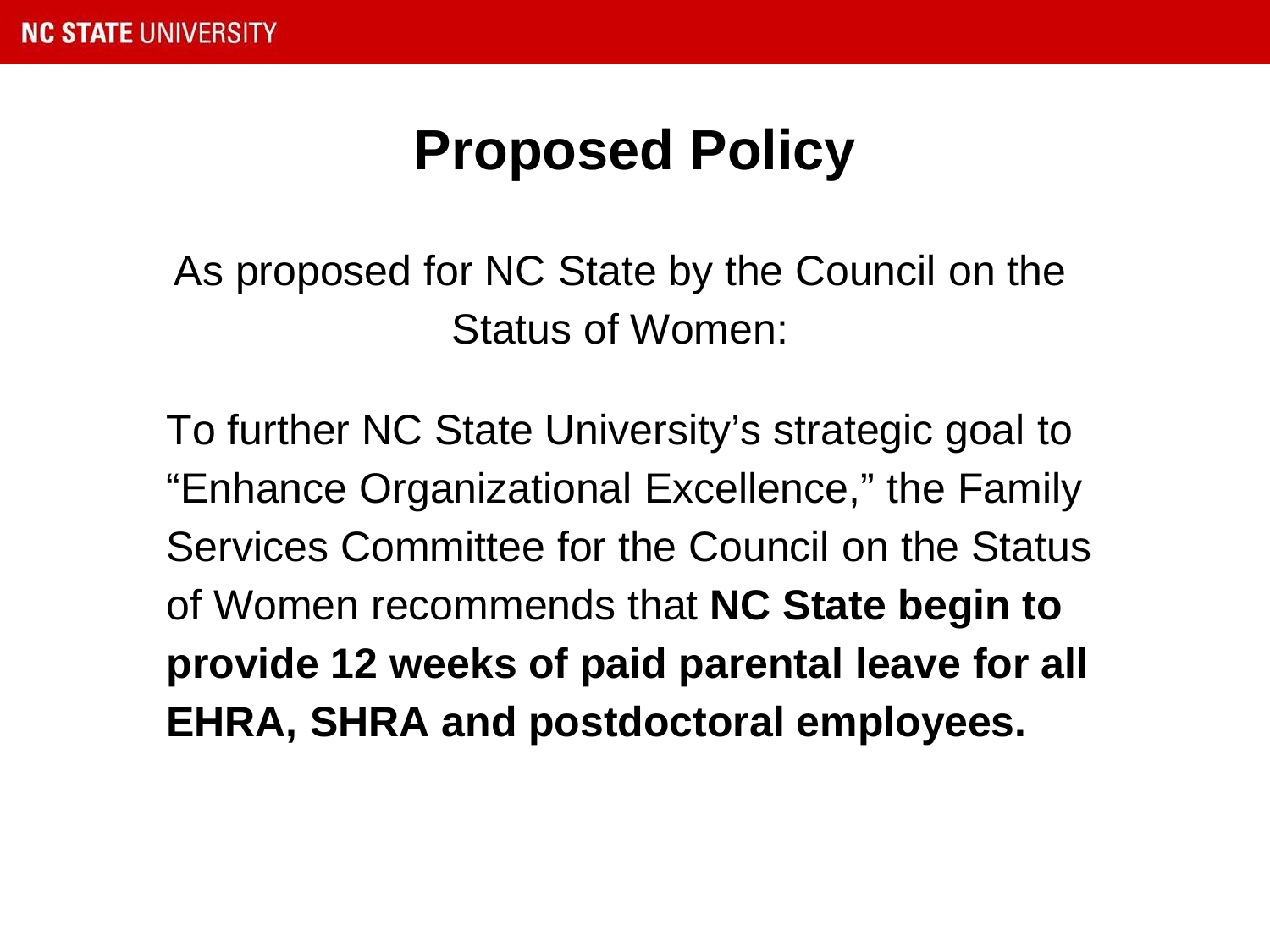### **Our Stories - Leah Sauerstrom**





### **Juliana Eve**

4/15/16 5 lbs 11 oz 19.5"

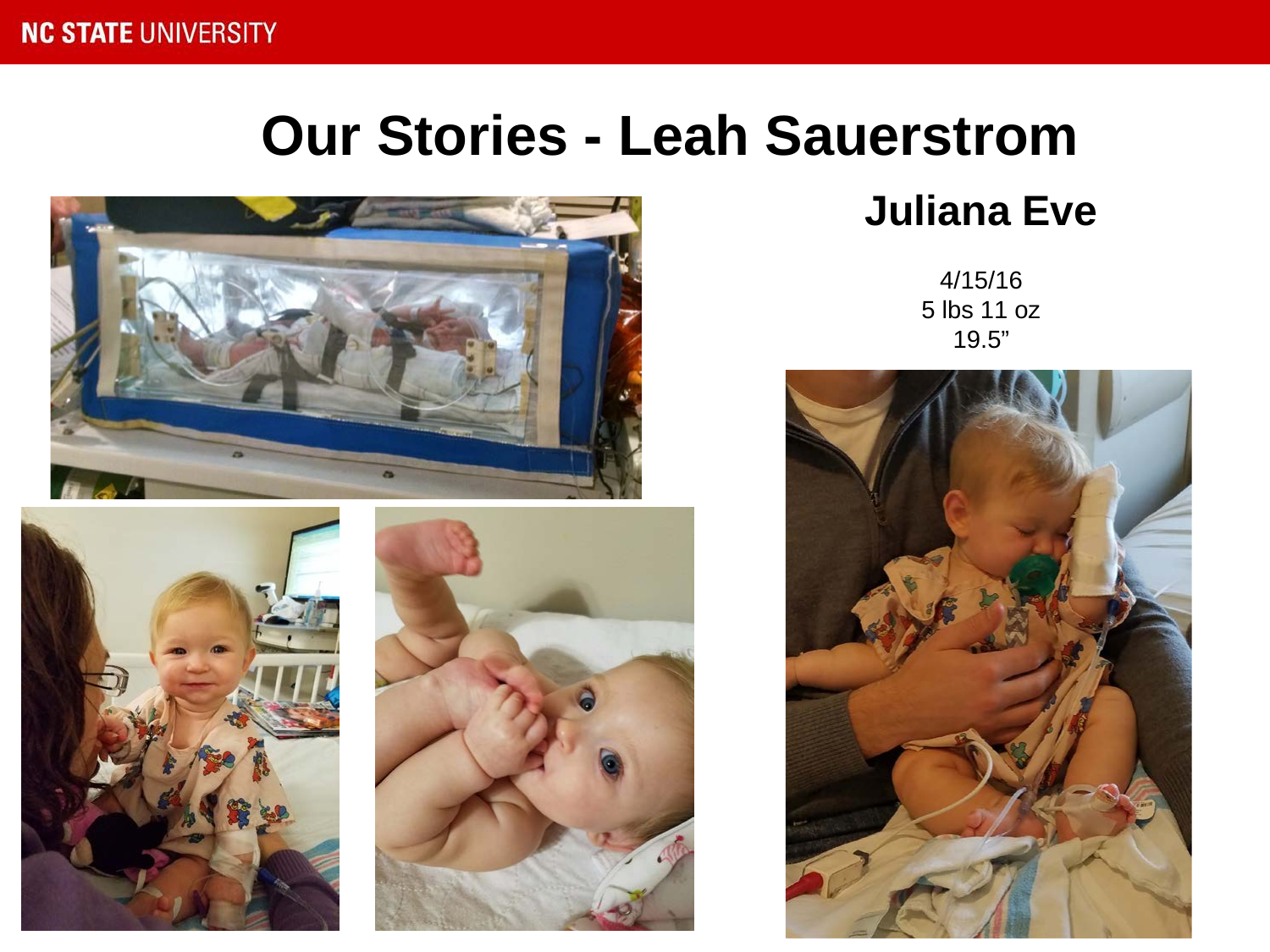### **Our Stories - Leah Sauerstrom**

April 15, 2016 - May 11, 2016 = 19 sick days (152 hours) May 12, 2016 - May 25, 2016 = 10 annual days (80 hours) May 26, 2016 - June 17, 2016 = 17 days without pay (136 hours)

- 46 days (9 weeks 1 day) of leave, including 29 paid days (1 day short of 6 wks) and 17 unpaid days
- Returned to work with almost no leave, so took unpaid leave for her next two surgeries
- "I returned to work too soon, too tired, too stressed, too overwhelmed, and totally in love."





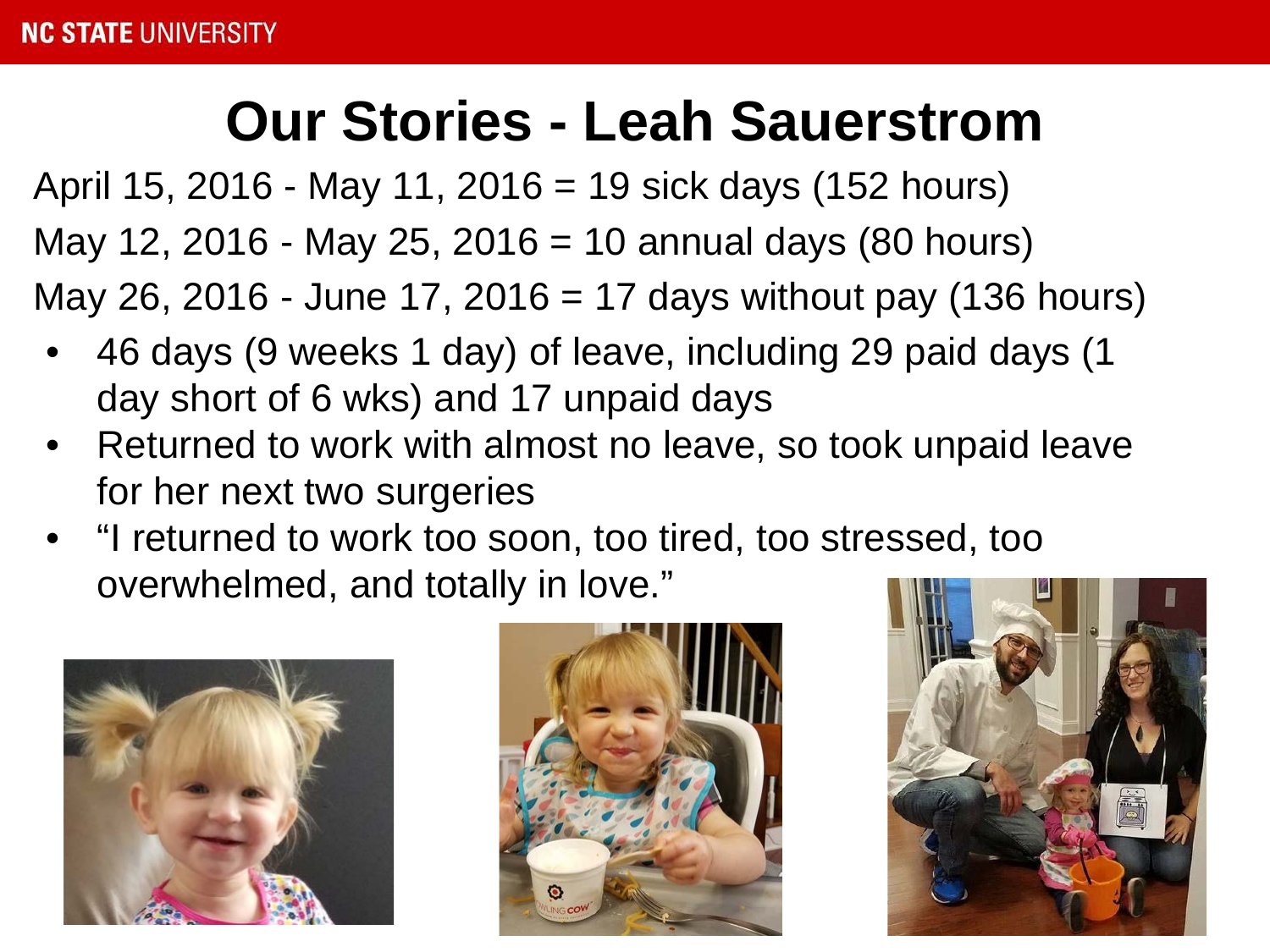#### **NC STATE UNIVERSITY**

### **Our Stories - Eva Feucht**



#### **Paul Feucht Horne** 1/4/15

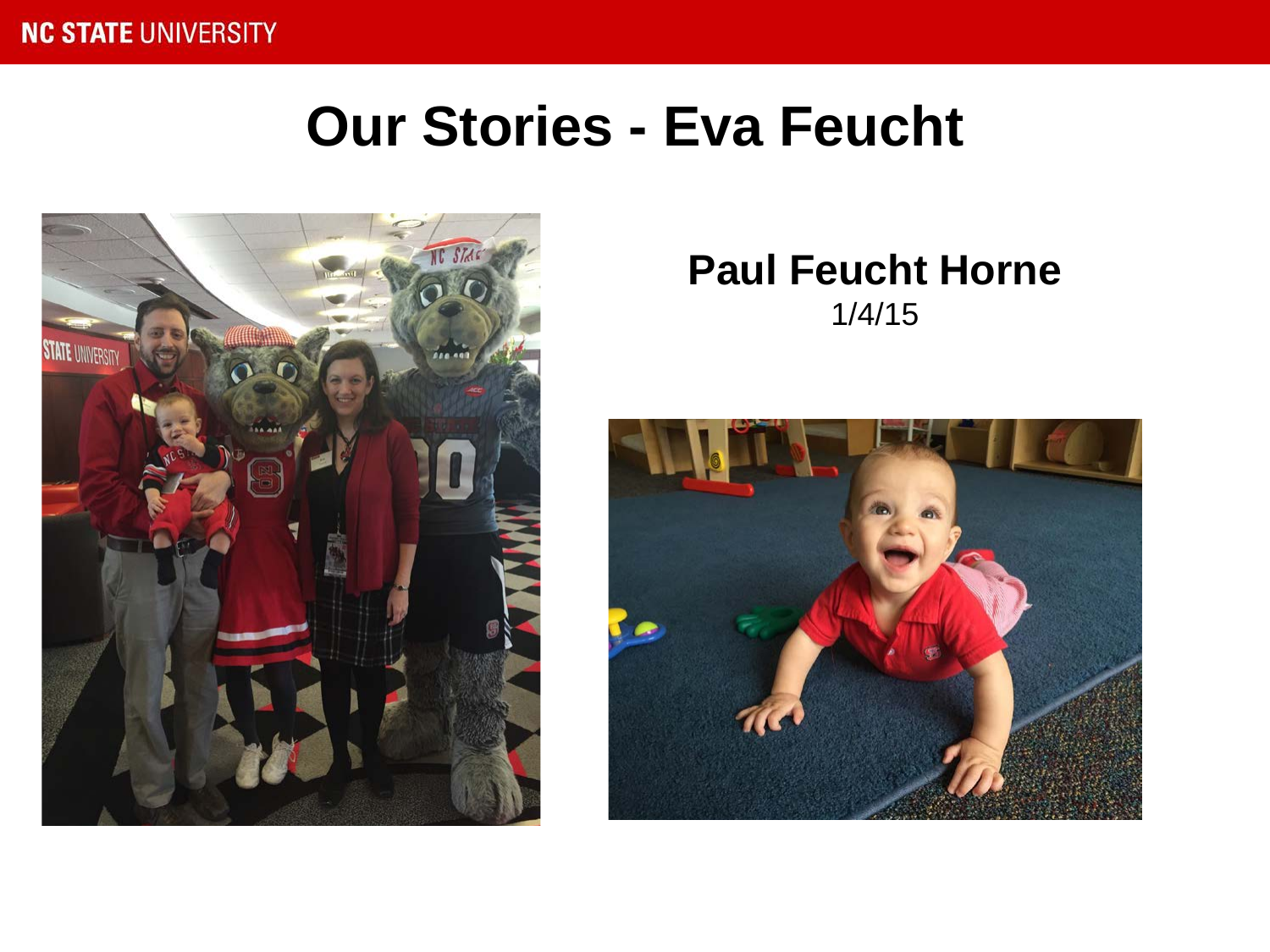### **Our Stories - Eva Feucht**

- Worked at NC State, EHRA: 10.5 yrs (before Paul)
- Before leave (Jan. 2015): had 4 weeks of annual leave saved
- To stay paid for 12 weeks, used:
	- *6 weeks sick leave*
	- *3 days bonus leave*
	- *5 weeks 2 days annual leave*
- Then took 4 weeks unpaid leave; total leave  $= 16$  weeks
- In the remaining 8 months of 2015, used 12 days of annual leave, 6 days of sick leave - important to my and my child's well-being
- Ended 2015 with 3.5 days of annual leave

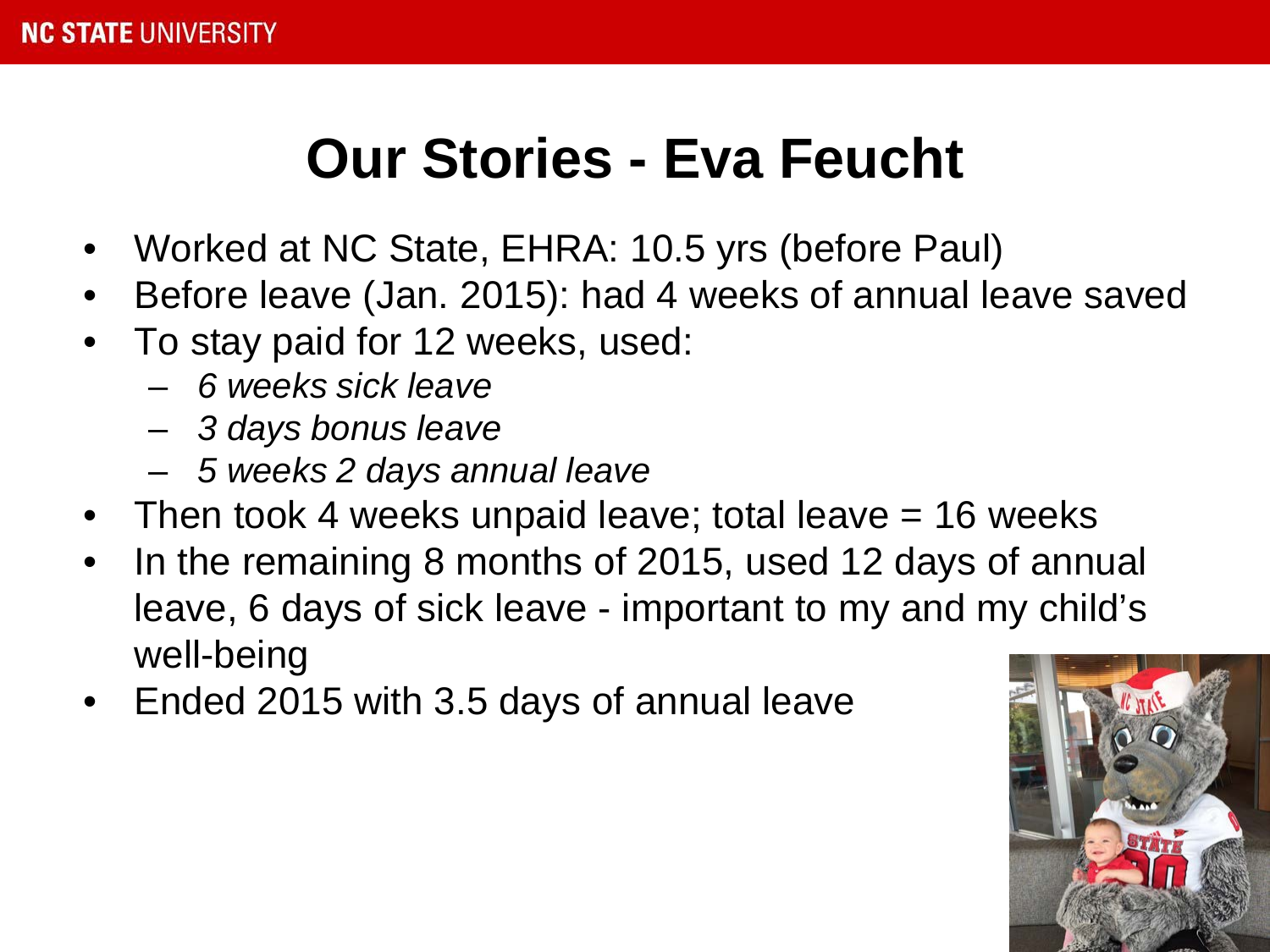#### **NC STATE UNIVERSITY**

### And then...



### Jane Feucht Horne 10/14/17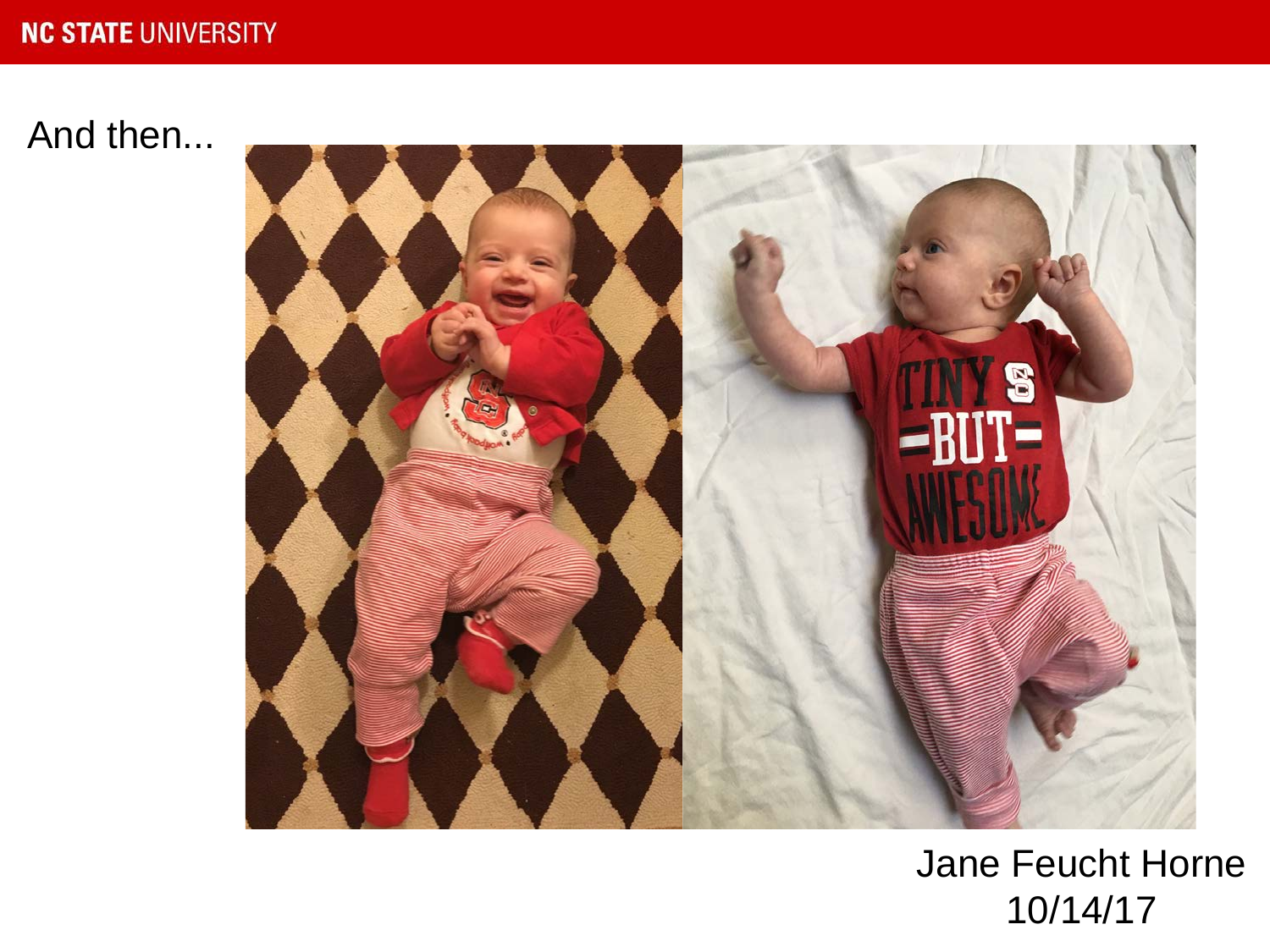## **Our Stories**

- On Jane's birthdate, I'd worked at NC State >13 years
- This time, I did not have enough annual/bonus leave to stay paid for FMLA/12 weeks
- For 12 weeks of FMLA, I used:
	- 5 weeks 3 days sick leave (+2 days university holiday)
	- 3 weeks 2 days annual/bonus leave
	- 2 weeks 3 days unpaid
- 4 additional weeks unpaid
- Paid ~\$550 for health insurance during unpaid leave
- Returned to work with 8 days annual leave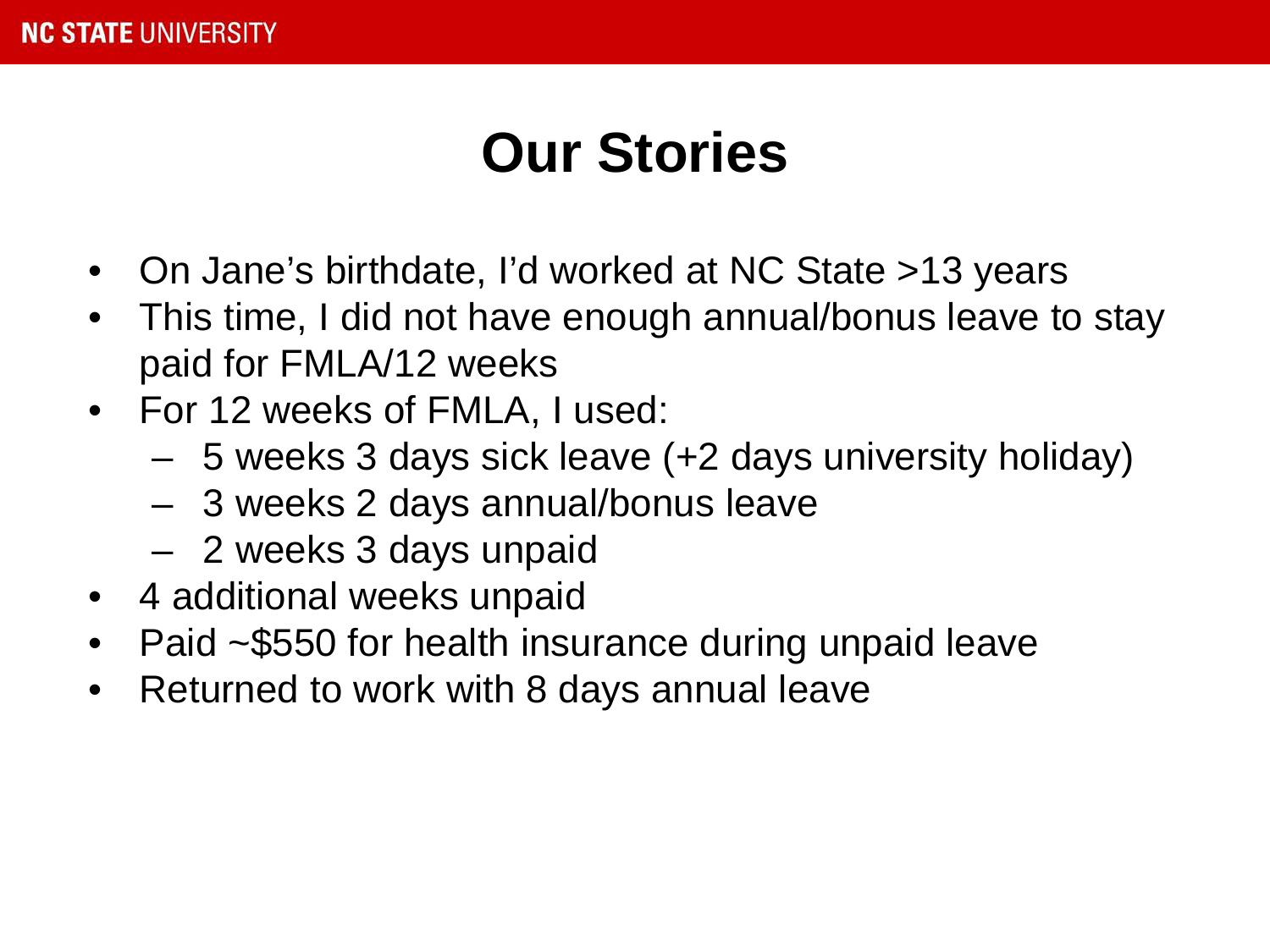### **Our Stories**

### **Eva as a supervisor**:

- Have observed 4 employees add a child to their families while working in my department
- I had minimal understanding of the policies or their needs
- One birth parent took 8 weeks of sick/annual leave and ended the year with -30 hrs annual leave and 8 hrs sick leave
- Only one has taken 12 weeks of leave, and that was after working at the university for almost 7 years, and using bonus leave to cover 1 week of the leave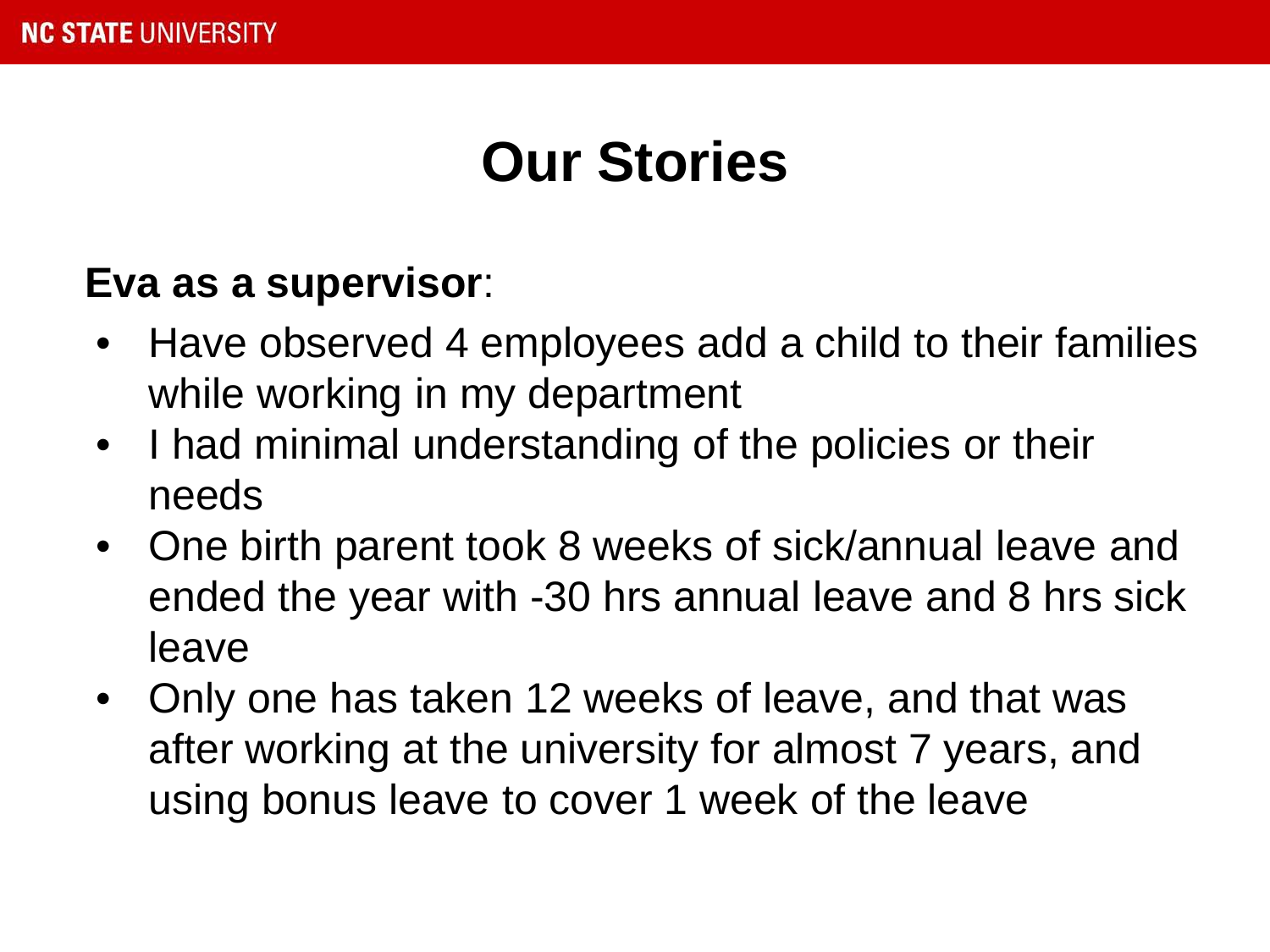### **Value of Paid Parental Leave**

Research Shows:

- Improved employee and workplace productivity
- Increased likelihood that an employee will return to work after birth or adoption
- Improved employee and child health
- Improved recruitment and retention
- Important economic benefits if women's participation in the workforce increases

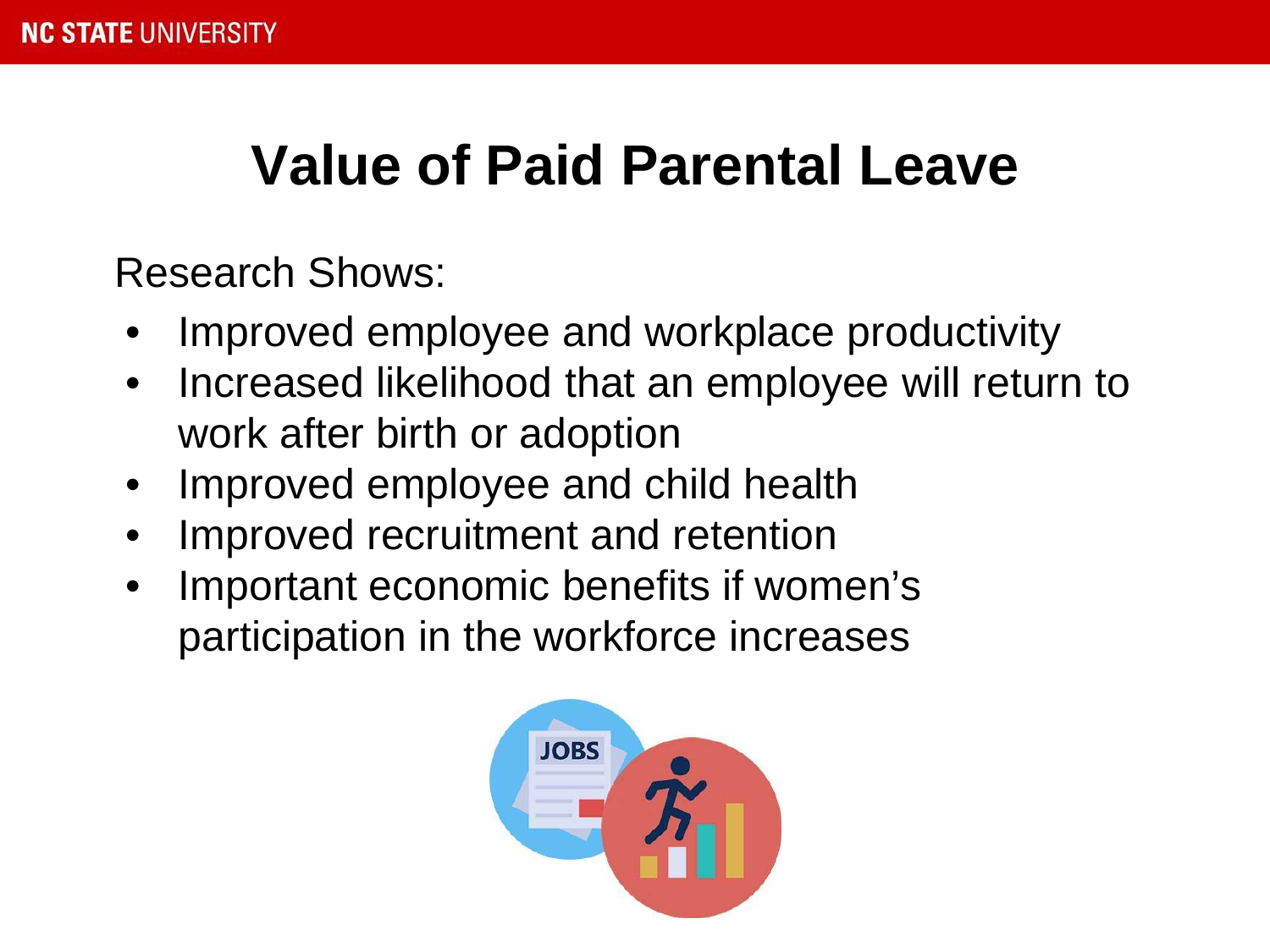[The lack of paid leave] is bad for working mothers, who need time to recover from the [physical and mental trauma of childbirth. It's](https://www.ncbi.nlm.nih.gov/pubmed/24305845) bad [for kids, who need extra attention and care in the](https://www.cnn.com/2015/10/29/health/paid-leave-benefits-to-children-research/index.html)  crucial months after birth. And it's bad for the economy: [Research has shown](https://www.dol.gov/wb/resources/paid_parental_leave_in_the_united_states.pdf) that paid maternity leave is associated with better job performance and retention among mothers, increased family incomes, and increased economic growth.

Washington Post, 2/5/18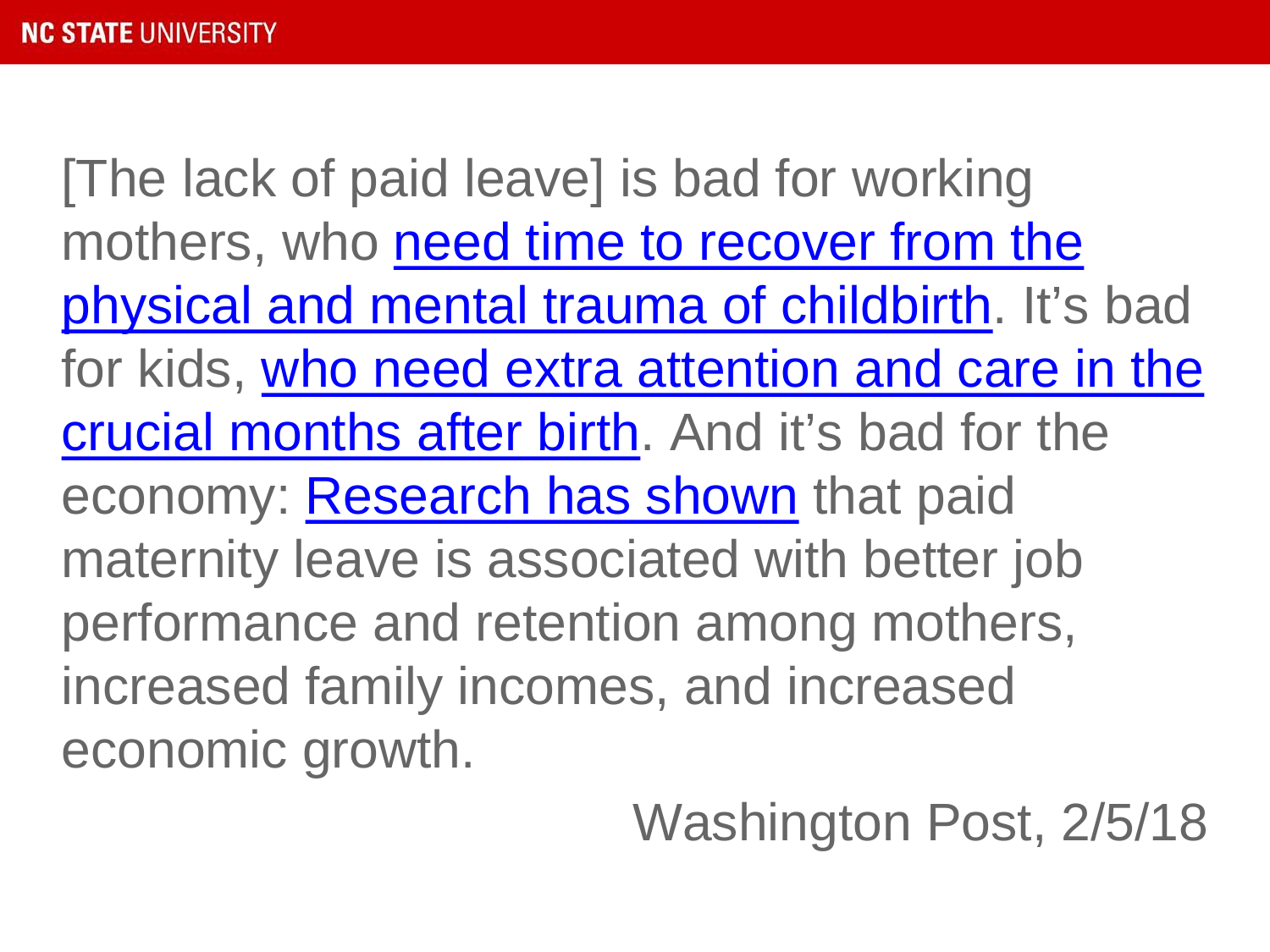### **Peer Institution Examples**

- 9 NCSU peers offer some form of paid parental leave
- 3 NCSU peers utilize short term disability that pays for 60-66% of an employee's salary while on leave



**6 Weeks Leave / 6 Weeks Disability**



**3 Weeks Leave / 6 Weeks Disability**



**8 Weeks Leave**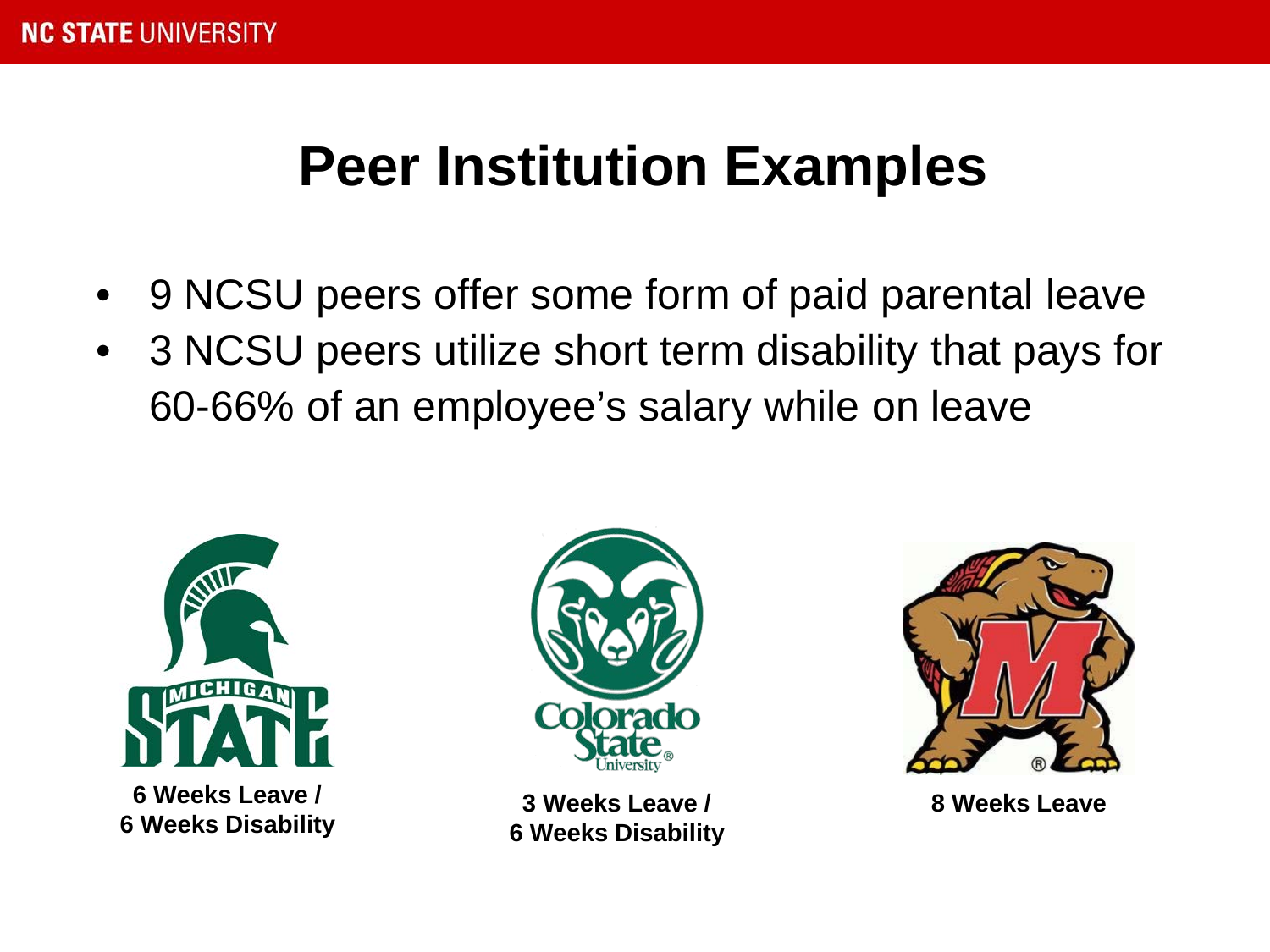### **State Policies**

States with paid parental leave policies: CA, RI, NY, NJ, AR, IN, & WA in 2020

| New Jersey   | 2009           | 6 weeks at 66% of salary   |
|--------------|----------------|----------------------------|
| Rhode Island | 2014           | 4 weeks at a 60% of salary |
| Arkansas     | 2017           | 4 weeks paid               |
| California   | 2018           | 6 weeks paid               |
| Indiana      | 2018           | 4 weeks paid               |
| New York     | 2018/2019/2020 | 8/10/12 weeks paid         |

HI, PR and DC designate childbirth a disability status and allow for paid leave under that status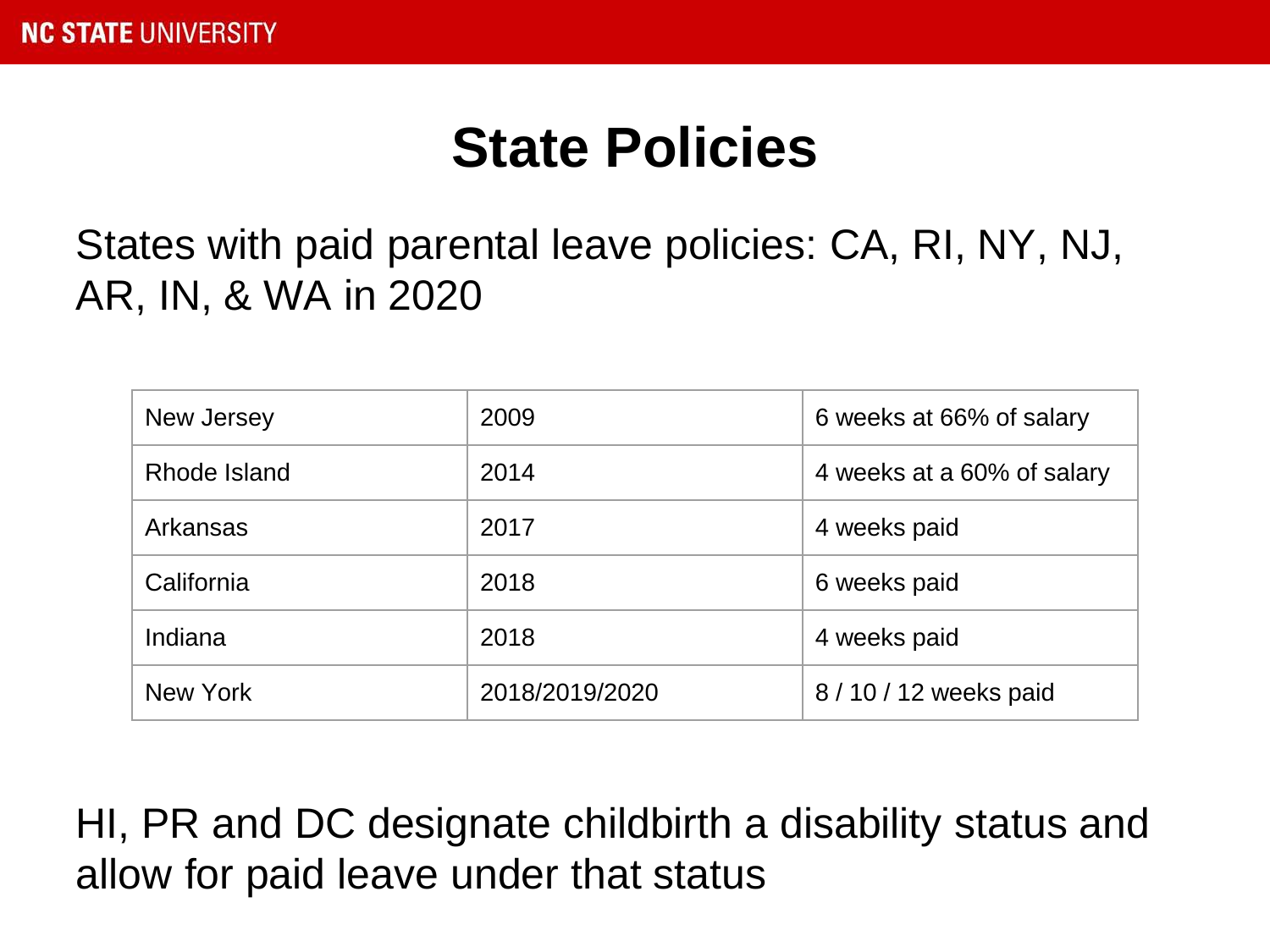## **Who Has Authority To Implement A Paid Parental Leave Policy**

- **Office of State Human Resources**: SHRA employees
- **UNC System**: EHRA non-faculty, 12-month faculty, 9 month faculty and postdoctoral employees
- **UNC campus graduate schools (NC State, possibly other schools)**: postdoctoral employees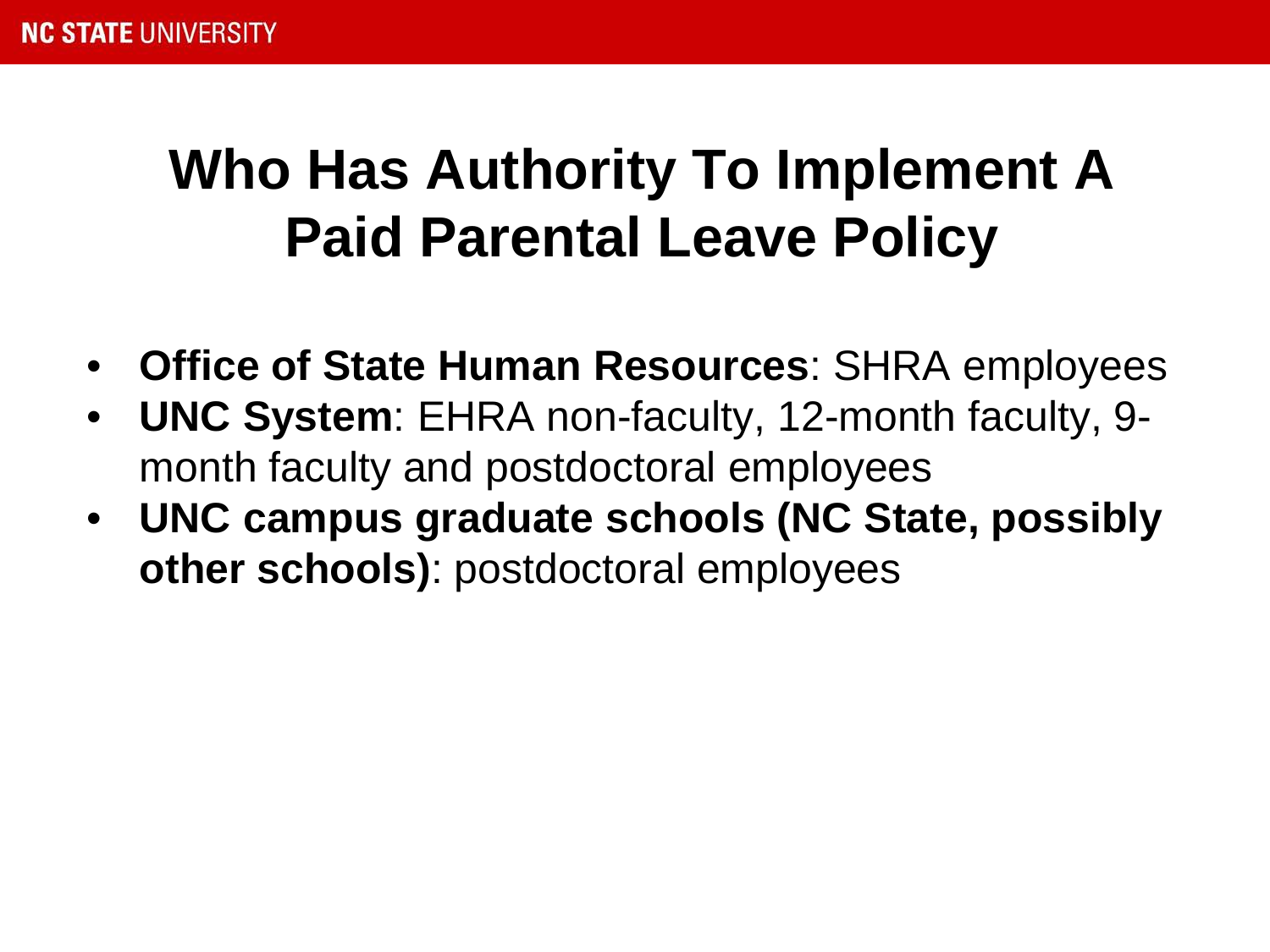## **Our Work to Date**

**Oct. 2016** CSW Ad-Hoc Committee Created

- **May 2017** Initial presentation to NC State senior leadership
- **Summer 2017** Summary document and ask for continued advocacy sent to NC State senior leadership
- **March 2018** Presentation to Brian Usischon, Senior Associate VP for Human Resources at the University of North Carolina
- **May 2018** Presentation to NC State Staff Senate
- **July 2018** Presentation UNC System Staff Assembly
- **Sept. 2018** Initiation of development of Paid Parental Leave Task Force at the UNC system level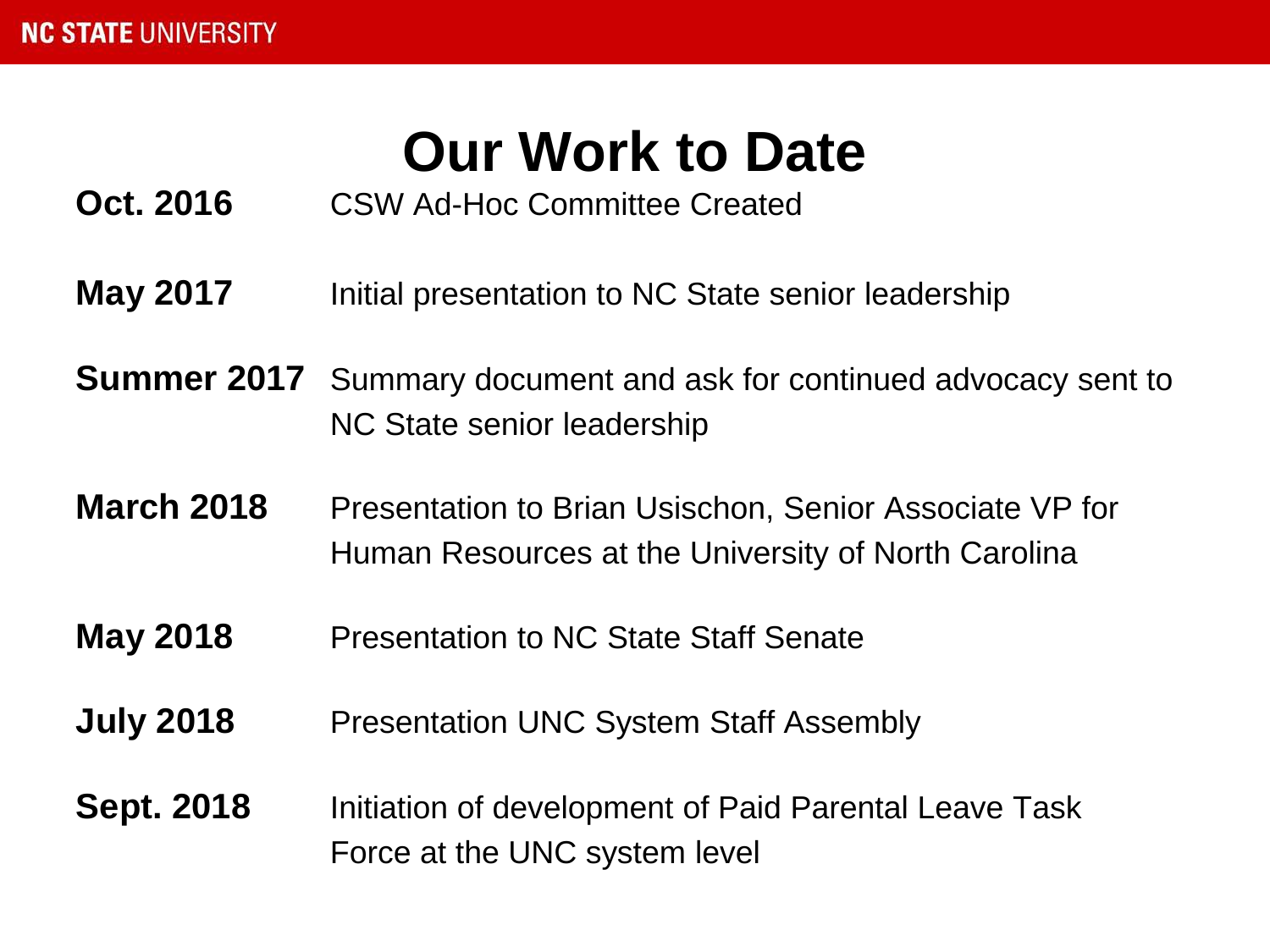### **Recommendations Submitted**

We recommended that we not simply catch up, but that we lead. To create the change we recommend, advocacy is needed.

Specifically, we requested:

- 1. Advocacy for SHRA employee policy change at the Office of State Human Resources
- 2. Advocacy for EHRA non-faculty and 12-month faculty policy change at UNC System Office
- 3. Advocacy for postdoctoral employee policy change at UNC System Office and at the NC State Graduate School
- 4. Advocacy for 9-month faculty policy change at UNC System Office and at NC State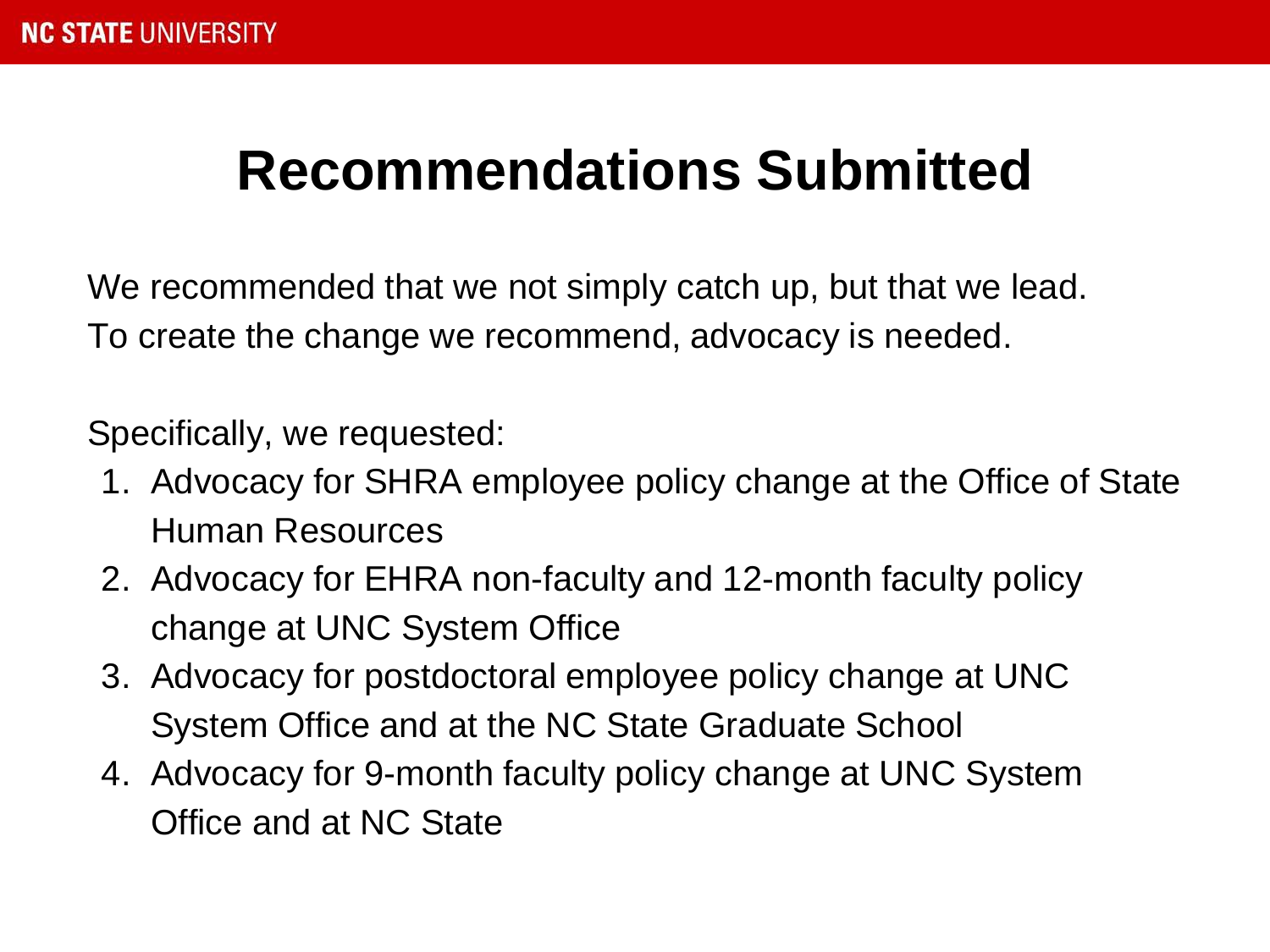### **Our Next Steps**

- 1. Increase the support of UNC System staff and faculty
- 2. Gain the support of UNC Faculty Assembly
- 3. Develop a Paid Parental Leave Task Force at the UNC System Level
- 4. Formally propose a paid parental leave policy to UNC System leadership
- 5. Promote a policy for approval by NC legislators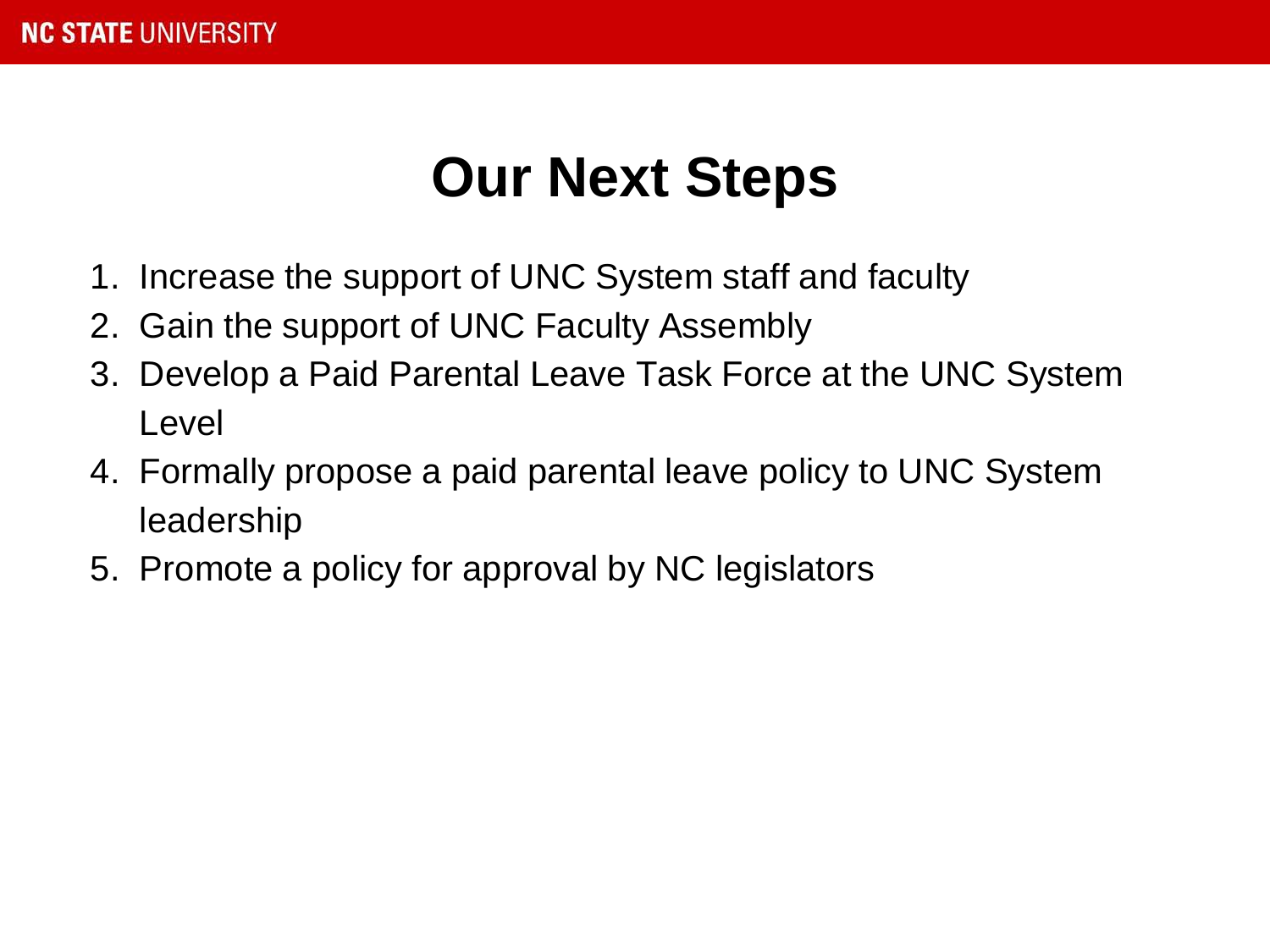### **Request to NC State Faculty Senate**

- 1.Endorsement
- 2.Partnership
- 3.Advocacy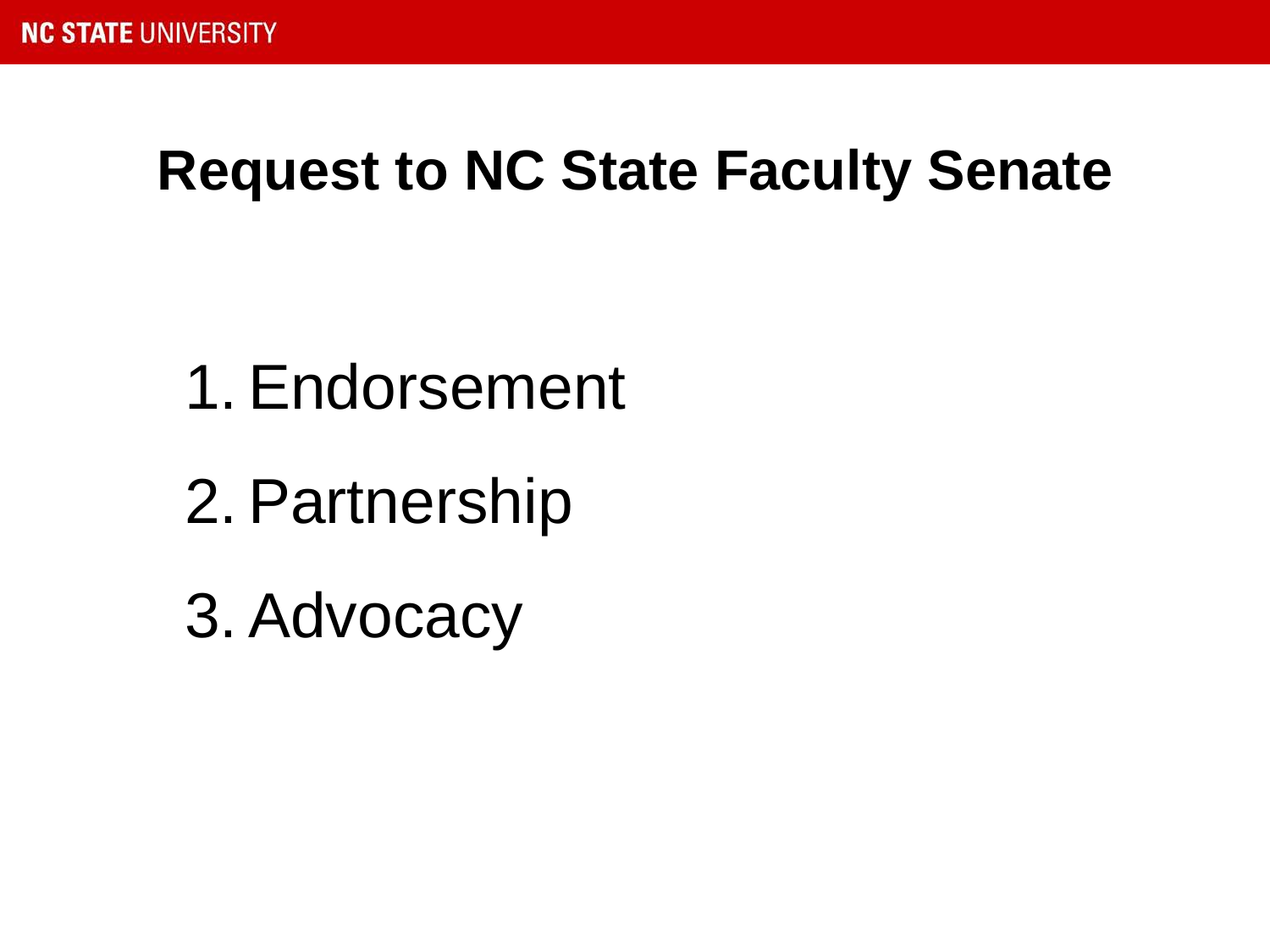### **Questions**

Your questions for us?

Questions for the NC State Faculty Senate:

- 1. What else is needed to move this proposal forward?
- 2. What can you do to move this proposal forward?
- 3. Has this been a discussion within the NC State Faculty Senate or for the UNC System Faculty Assembly?